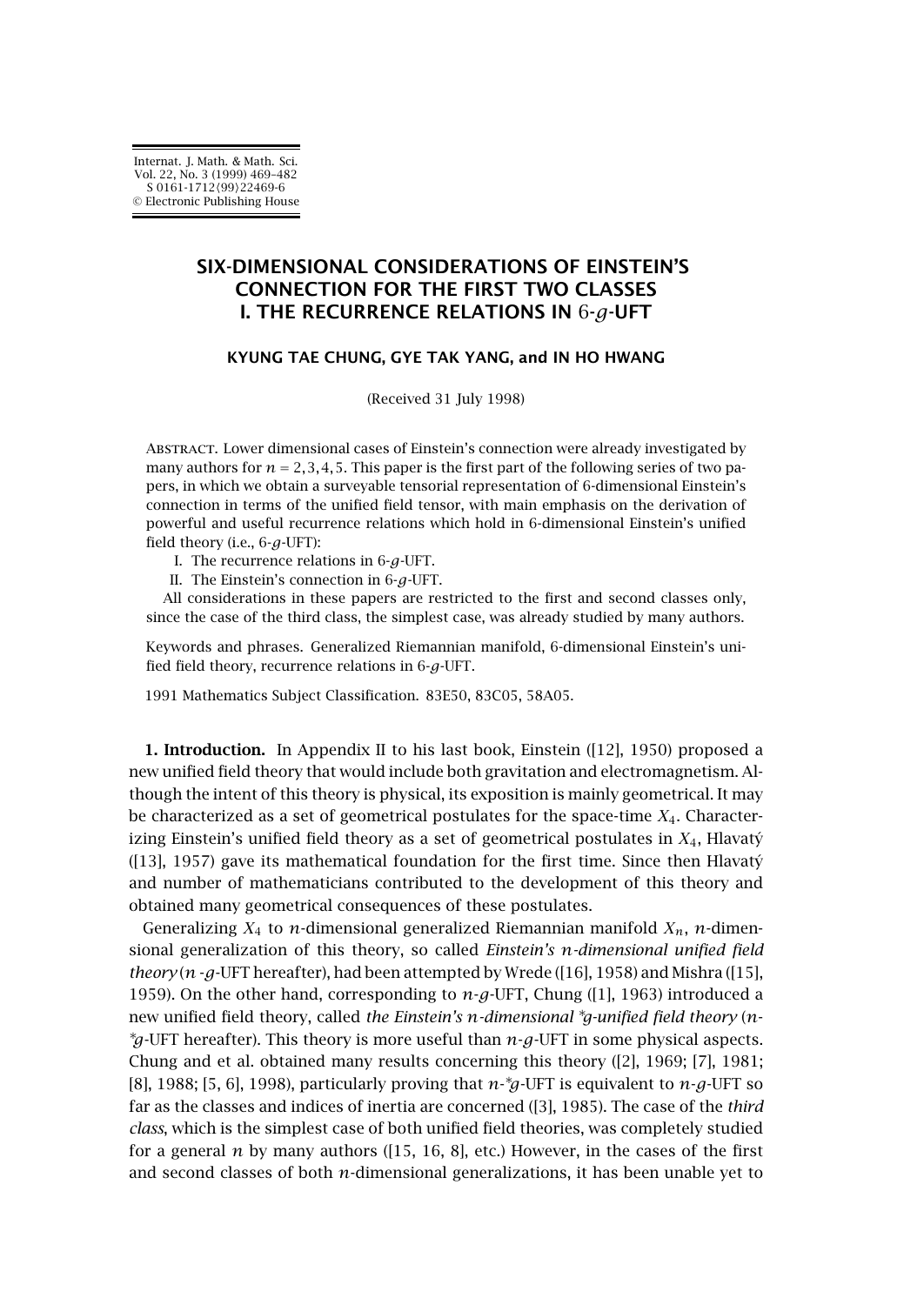represent the general *n*-dimensional Einstein's connection in a surveyable tensorial form in terms of the unified field tensor  $g_{\lambda\mu}$ . This is probably due to the complexity of the higher dimensions.

However, the lower dimensional cases of the Einstein's connection in *n*-*g*-UFT were investigated by many authors: 2-dimensional case by Jakubowicz ([\[14\]](#page-13-0), 1969) and Chung et al. ([\[4\]](#page-13-0), 1983), 3-dimensional case by Chung et al. ([\[10, 11, 9\]](#page-13-0), 1979–1981), and 4 -dimensional case by Hlavatý ([\[13\]](#page-13-0), 1957) and many other geometers. Recently, Chung et al. also studied the Einstein's connection in 4-∗*g*-UFT ([\[1\]](#page-12-0), 1963) and 3- and 5-∗*g*-UFT ([\[8\]](#page-13-0), 1988), and obtained respective Einstein's connection in a surveyable tensorial form.

The purpose of the present paper, the first part of a series of two papers, is to derive powerful recurrence relations which hold in 6-*g*-UFT. In the second part, we prove a necessary and sufficient condition for the existence and uniqueness of the Einstein's connection in 6-*g*-UFT and establish a linear system of 43 equations for the solution of 6-dimensional Einstein's connection, employing the powerful recurrence relations obtained in Part I.

All considerations in this and subsequent papers are dealt with for the first and second classes only.

**2. Preliminaries.** This section is a brief collection of basic concepts, notations, and results, which are needed in our subsequent considerations. They are due to Chung ([\[1\]](#page-12-0), 1963; [\[8\]](#page-13-0), 1988), Hlavatý ([\[13\]](#page-13-0), 1957) and Mishra ([\[15\]](#page-13-0), 1959). All considerations in this section are dealt with for a general  $n > 1$ .

**2.1.** *n***-dimensional** *g***-unified field theory.** The Einstein's *n*-dimensional unified field theory, denoted by *n*-*g*-UFT, is an *n*-dimensional generalization of the usual Einstein's 4-dimensional unified field theory in the space-time *X*4. It is based on the following three principles as indicated by Hlavatý [\[13\]](#page-13-0).

**PRINCIPLE A.** Let  $X_n$  be an *n*-dimensional generalized Riemannian manifold referred to a real coordinate system  $x^{\gamma}$ , which obeys the coordinate transformation  $x^{\gamma} \rightarrow x^{\gamma'}$ . (Throughout the present paper, Greek indices are used for the holonomic components of tensors, while Roman indices are used for the nonholonomic components of a tensor in  $X_n$ . All indices take the values  $1, 2, \ldots, n$ , and follow the summation convention with the exception of nonholonomic indices  $x$ ,  $y$ ,  $z$ ,  $t$ .) for which

$$
\det\left(\frac{\partial x'}{\partial x}\right) \neq 0. \tag{2.1}
$$

In *n*-*g*-UFT the manifold  $X_n$  is endowed with a real nonsymmetric tensor  $g_{\lambda\mu}$ , called *the unified field tensor of Xn*. This tensor may be decomposed into its symmetric part  $h_{\lambda\mu}$  and skew-symmetric part  $k_{\lambda\mu}$ 

$$
g_{\lambda\mu} = h_{\lambda\mu} + k_{\lambda\mu}, \qquad (2.2a)
$$

where

$$
\mathfrak{g} = \det (g_{\lambda\mu}) \neq 0, \qquad \mathfrak{h} = \det (h_{\lambda\mu}) \neq 0, \qquad \mathfrak{k} = \det (k_{\lambda\mu}). \tag{2.2b}
$$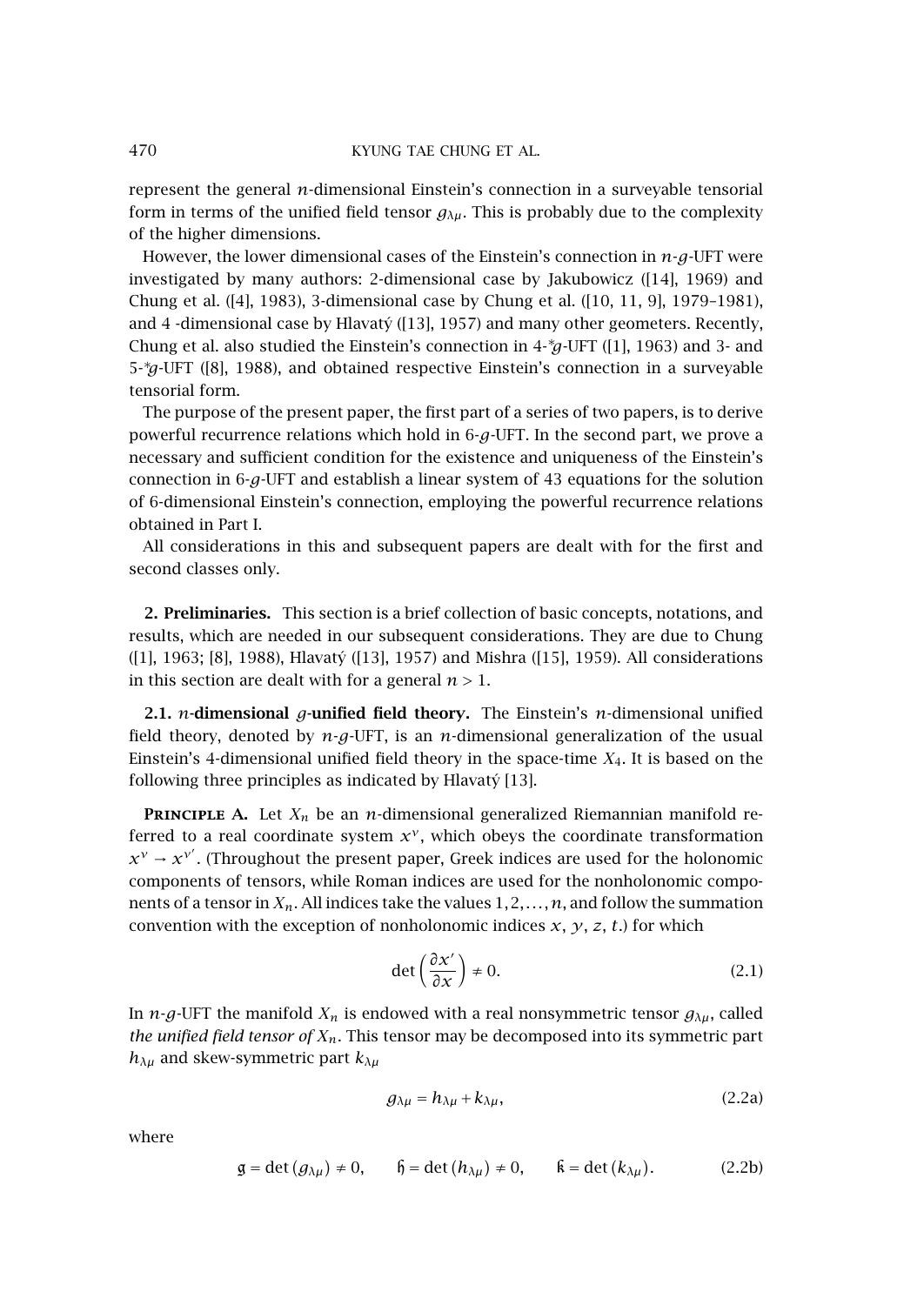<span id="page-2-0"></span>We may define a unique tensor  $h^{\lambda \nu} = h^{\nu \lambda}$  by

$$
h_{\lambda\mu}h^{\lambda\nu} = \delta_{\mu}^{\nu}.
$$
 (2.3)

In *n*-*g*-UFT the tensors  $h_{\lambda\mu}$  and  $h^{\lambda\nu}$  will serve for raising and/or lowering indices of tensors in  $X_n$  in the usual manner.

**PRINCIPLE B.** The differential geometric structure on  $X_n$  is imposed by the tensor  $g_{\lambda\mu}$  by means of a connection  $\Gamma_{\lambda\mu}^{\nu}$  defined by a system of equations

$$
D_{\omega}g_{\lambda\mu} = 2S_{\omega\mu}{}^{\alpha}g_{\lambda\alpha}.
$$

Here  $D_\omega$  denotes the symbolic vector of the covariant derivative with respect to  $\Gamma^\nu_{\lambda\mu}$ and  $S_{\lambda\mu}$ <sup>*ν*</sup> is the torsion tensor of  $\Gamma^{\nu}_{\lambda\mu}$ . The connection  $\Gamma^{\nu}_{\lambda\mu}$  satisfying (2.4) is called *the Einstein's connection*. Under certain conditions the system (2.4) admits a unique solution  $\Gamma_{\lambda\mu}^{\nu}$ .

**PRINCIPLE C.** In order to obtain  $g_{\lambda\mu}$  involved in the solution for  $\Gamma_{\lambda\mu}^{\nu}$  certain conditions are imposed. These conditions may be condensed to

$$
S_{\lambda} = S_{\lambda \alpha}{}^{\alpha} = 0, \qquad R_{[\mu \lambda]} = \partial_{[\mu} X_{\lambda]}, \qquad (2.5)
$$

where  $X_\lambda$  is an arbitrary nonzero vector, and  $R_{\omega\mu\lambda}$ <sup>*ν*</sup> and  $R_{\mu\lambda}$  are the curvature tensors of  $\Gamma_{\!\lambda\mu}^{\nu}$  defined by

$$
R_{\omega\mu\lambda}{}^{\nu} = 2 \left( \partial_{[\mu} \Gamma_{|\lambda|\omega]}^{\nu} + \Gamma_{\alpha[\mu}^{\nu} \Gamma_{|\lambda|\omega]}^{\alpha} \right), \qquad R_{\mu\lambda} = R_{\alpha\mu\lambda}{}^{\alpha}.
$$
 (2.6)

**2.2. Algebraic preliminaries.** In this subsection, notations, concepts, and several algebraic results in *n*-*g*-UFT are introduced.

**(**i**) Notations.** The following scalars, tensors, and notations are frequently used in our further considerations.

$$
g = \frac{g}{6}, \qquad k = \frac{6}{6}, \tag{2.7a}
$$

$$
K_p = k_{\lbrack \alpha_1}^{\alpha_1} k_{\alpha_2}^{\alpha_2} \cdots k_{\alpha_p}^{\alpha_p}, \quad (p = 0, 1, 2, \dots), \tag{2.7b}
$$

$$
{}^{(0)}k_{\lambda}{}^{\nu} = \delta_{\lambda}^{\nu}, \qquad {}^{(1)}k_{\lambda}{}^{\nu} = k_{\lambda}{}^{\nu}, \qquad {}^{(p)}k_{\lambda}{}^{\nu} = {}^{(p-1)}k_{\lambda}{}^{\alpha}k_{\alpha}{}^{\nu}, \quad (p = 1, 2, \dots), \qquad (2.7c)
$$

$$
K_{\omega\mu\nu} = \nabla_{\nu} k_{\omega\mu} + \nabla_{\omega} k_{\nu\mu} + \nabla_{\mu} k_{\omega\nu},\tag{2.7d}
$$

$$
\sigma = \begin{cases} 0, & \text{if } n \text{ is even,} \\ 1, & \text{if } n \text{ is odd,} \end{cases}
$$
 (2.7e)

where ∇*<sup>ω</sup>* is the symbolic vector of covariant derivative with respect to the Christoffel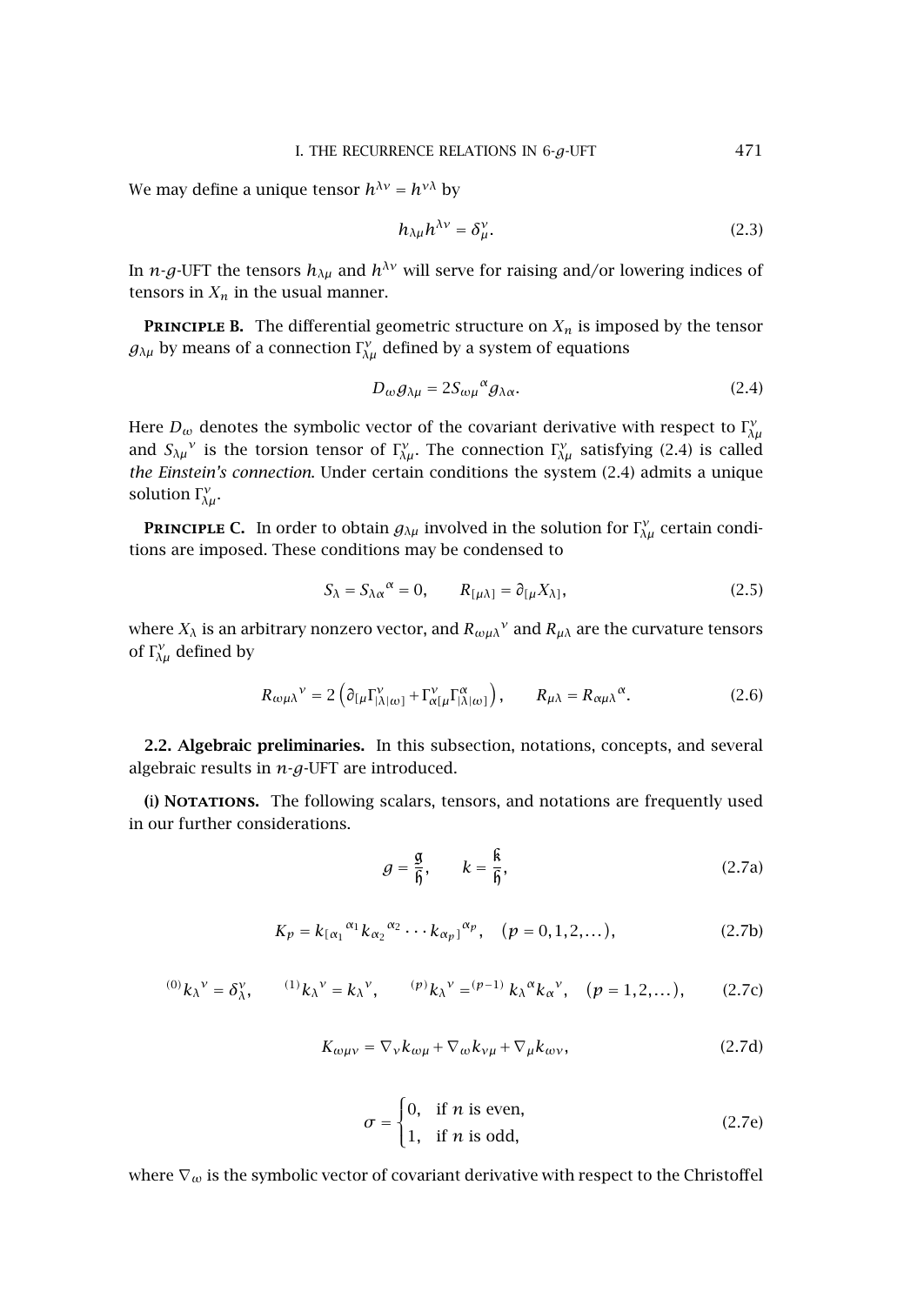symbols  $\{ \gamma_\mu \}$  defined by  $h_{\lambda\mu}$ . It has been shown that the scalars and tensors introduced in [\(2.7\)](#page-2-0) satisfy

$$
K_0 = 1
$$
,  $K_n = k$  if *n* is even and  $K_p = 0$  if *p* is odd, (2.8a)

$$
g = 1 + K_2 + \dots + K_{n-\sigma}, \tag{2.8b}
$$

$$
{}^{(p)}k_{\lambda\mu} = (-1)^{p(p)}k_{\mu\lambda}, \qquad {}^{(p)}k^{\lambda\nu} = (-1)^{p(p)}k^{\nu\lambda}.
$$
 (2.8c)

Furthermore, we also use the following useful abbreviations, denoting an arbitrary tensor  $T_{\omega\mu\lambda}$ , skew-symmetric in the first two indices, by *T*:

$$
\mathcal{T} = \mathcal{T}_{\omega\mu\lambda} = T_{\alpha\beta\gamma}{}^{(\rho)} k_{\omega}{}^{\alpha}{}^{(q)} k_{\mu}{}^{\beta}{}^{(r)} k_{\lambda}{}^{\gamma},\tag{2.9a}
$$

$$
T = T_{\omega\mu\lambda} = \stackrel{000}{T},\tag{2.9b}
$$

$$
2 \frac{pqr}{T_{\omega[\lambda\mu]}} = \frac{pqr}{T_{\omega\lambda\mu} - T_{\omega\mu\lambda}}, \qquad 2 \frac{(pq)r}{T_{\omega\lambda\mu} = T_{\omega\lambda\mu} + T_{\omega\lambda\mu}, \text{ etc.}
$$
 (2.9c)

We then have

$$
\begin{aligned}\n &p^{\,q\,r}_{\alpha\lambda\mu} = -\,^{q\,pr}_{\,\Lambda\omega\mu}.\n \end{aligned}\n \tag{2.10}
$$

## **(**ii**) Classification, basic vectors, and basic scalars**

**DEFINITION 2.1.** The tensor  $g_{\lambda\mu}$  (or  $k_{\lambda\mu}$ ) is said to be

- (1) of the first class, if  $K_{n-\sigma} \neq 0$ ;
- (2) of the second class with the *j*th category ( $j \ge 1$ ), if

$$
K_{2j} \neq 0, \qquad K_{2j+2} = K_{2j+4} = \dots = K_{n-\sigma} = 0; \tag{2.11}
$$

(3) of the third class, if  $K_2 = K_4 = \cdots = K_{n-\sigma} = 0$ .

The solution of the system of equations [\(2.4\)](#page-2-0) is most conveniently brought about in a nonholonomic frame of reference, which may be introduced by the projectivity

$$
MA^{\nu} = k_{\mu}{}^{\nu} A^{\mu}, \quad (M \text{ a scalar}). \tag{2.12}
$$

**DEFINITION 2.2.** An eigenvector  $A^{\nu}$  of  $k_{\lambda\mu}$  that satisfies (2.12) is called *a basic vector* in  $X_n$ , and the corresponding eigenvalue *M* is termed *a basic scalar*.

It has been shown that the basic scalars *M* are solutions of the characteristic equation

$$
M^{\sigma}(M^{n-\sigma} + K_2 M^{n-2-\sigma} + \dots + K_{n-2-\sigma} M^2 + K_{n-\sigma}) = 0.
$$
 (2.13)

**(**iii**) Nonholonomic frame of reference.** In the first and second classes, we have a set of *n* linearly independent basic vectors  $A^{\vee}(i=1,\ldots,n)$  and a unique reciprocal set  $\stackrel{i}{A}_{\lambda}$  ( $i = 1,...,n$ ), satisfying

$$
\stackrel{j}{A}_{\lambda} A^{\lambda} = \delta_i^j, \qquad \stackrel{i}{A}_{\lambda} A^{\nu} = \delta_{\lambda}^{\nu}.
$$
 (2.14)

With these two sets of vectors, we may construct a nonholonomic frame of reference as follows:

<span id="page-3-0"></span>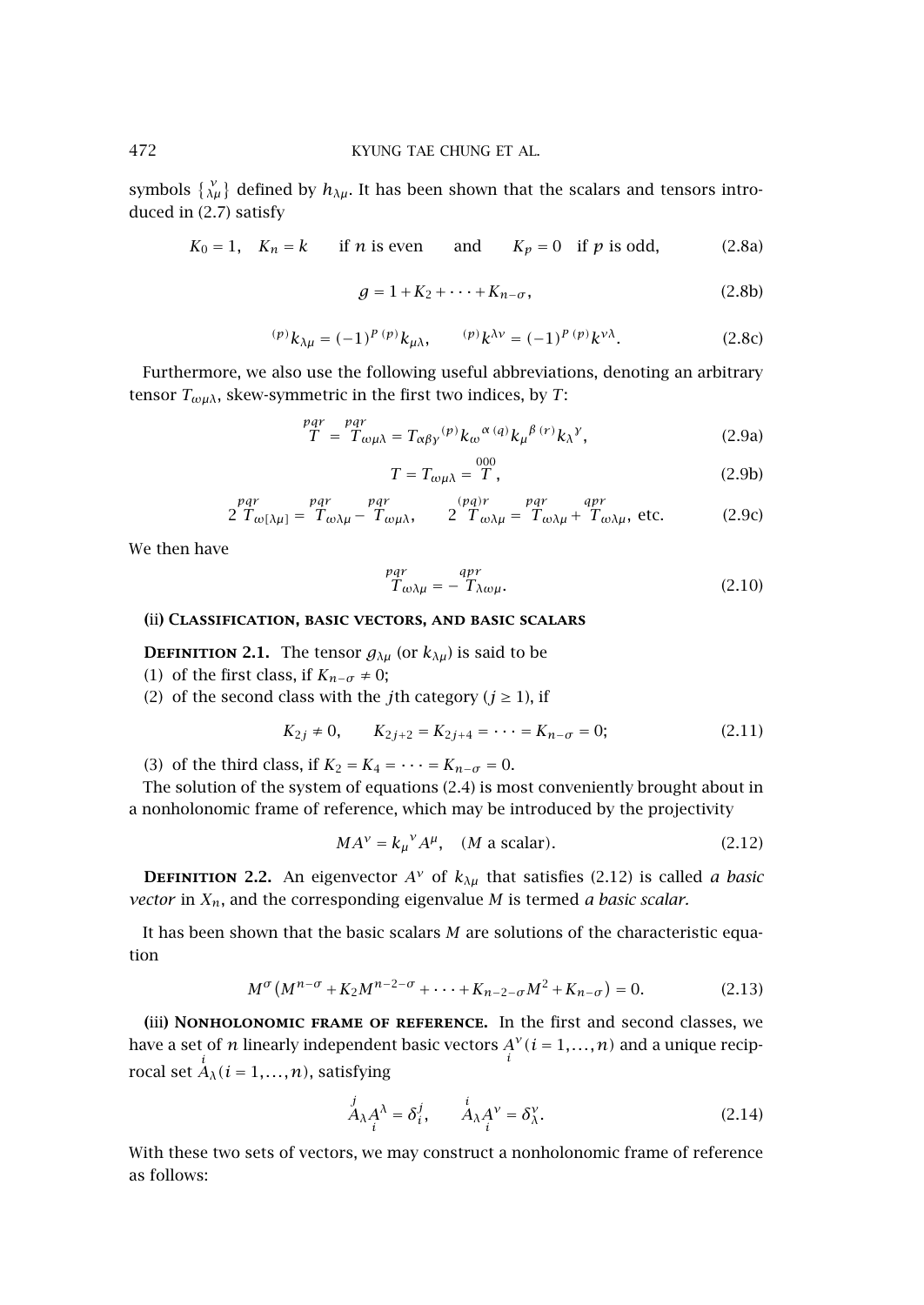<span id="page-4-0"></span>**DEFINITION 2.3.** If  $T_{\lambda}^{\nu}$  are holonomic components of a tensor, then its nonholonomic components  $T_{j\cdots}^{i\cdots}$  are defined by

$$
T_{j...}^{i...} = T_{\lambda...}^{v...} A_v \cdots A^{\lambda} \cdots.
$$
 (2.15a)

An easy inspection shows that

$$
T^{\nu\cdots}_{\lambda\cdots} = T^i_{j\cdots} A^{\nu} \cdots \overset{j}{A}_{\lambda} \cdots.
$$
 (2.15b)

Furthermore, if  $\frac{M}{x}$  is the basic scalar corresponding to  $\frac{A}{x}$ <sup>*v*</sup>, then the nonholonomic components of  $(p)$  $k_\lambda$ <sup> $v$ </sup> are given by

$$
{}^{(p)}k_{x}{}^{i} = M^{p}\delta_{x}^{i}, \qquad {}^{(p)}k_{xi} = M^{p}h_{xi}, \qquad {}^{(p)}k^{xi} = M^{p}h^{xi}. \tag{2.16}
$$

Without loss of generality we may choose the nonholonomic components of  $h_{\lambda\mu}$  as

$$
h_{12} = h_{34} = \dots = h_{n-1-\sigma, n-\sigma} = 1,
$$
  
\n
$$
\sigma h_{ni_0} = \delta_{\sigma}^1, \quad \text{remaining } h_{ij} = 0,
$$
\n(2.17)

where the index  $i_0$  is taken so that  $\det(h_{ij}) \neq 0$  when *n* is odd.

**2.3. Differential geometric preliminaries.** In this subsection, we present several useful results involving Einstein's connection. These results are needed in our subsequent considerations for the solution of [\(2.4\)](#page-2-0).

If the system [\(2.4\)](#page-2-0) admits a solution  $\Gamma_{\lambda\mu}^{\nu}$ , it must be of the form

$$
\Gamma_{\lambda\mu}^{\nu} = \left\{ \begin{array}{c} \nu \\ \lambda\mu \end{array} \right\} + S_{\lambda\mu}{}^{\nu} + U^{\nu}{}_{\lambda\mu},\tag{2.18}
$$

where

$$
U_{\nu\lambda\mu} = 2 \stackrel{001}{S}_{\nu(\lambda\mu)}.
$$
 (2.19)

The above two relations show that *our problem of determining*  $\Gamma_{\lambda\mu}^{\nu}$  *in terms of*  $g_{\lambda\mu}$  *is reduced to that of studying the tensor*  $S_{\lambda\mu}$ <sup>*ν*</sup>. On the other hand, it has been shown that the tensor  $S_{\lambda\mu}^{\nu}$  satisfies

$$
S = B - 3\overset{(110)}{S},\tag{2.20}
$$

where

$$
2B_{\omega\mu\nu} = K_{\omega\mu\nu} + 3K_{[\alpha\beta\nu]}k_{\omega}{}^{\alpha}k_{\mu}{}^{\beta}.
$$
 (2.21)

Therefore, the Einstein's connection  $\Gamma_{\lambda\mu}^{\nu}$  satisfying [\(2.4\)](#page-2-0) may be determined if the solution  $S_{\lambda\mu}^{\nu}$  of the system (2.20) is found. *The main purpose of the present paper is to find a device to solve the system (2.20) when*  $n = 6$ .

Furthermore, for the first two classes, the nonholonomic solution of (2.20) is given by

$$
\underset{xyz}{M}S_{xyz} = B_{xyz} \tag{2.22a}
$$

or equivalently

$$
2\underset{xyz}{M}S_{xyz} = K_{xyz} + 3K_{[xyz]}MM_{x}M_{y},
$$
\n(2.22b)

where

$$
M_{xyz} = 1 + MM + MM + MM \cdot M_{x \, y}.
$$
 (2.23)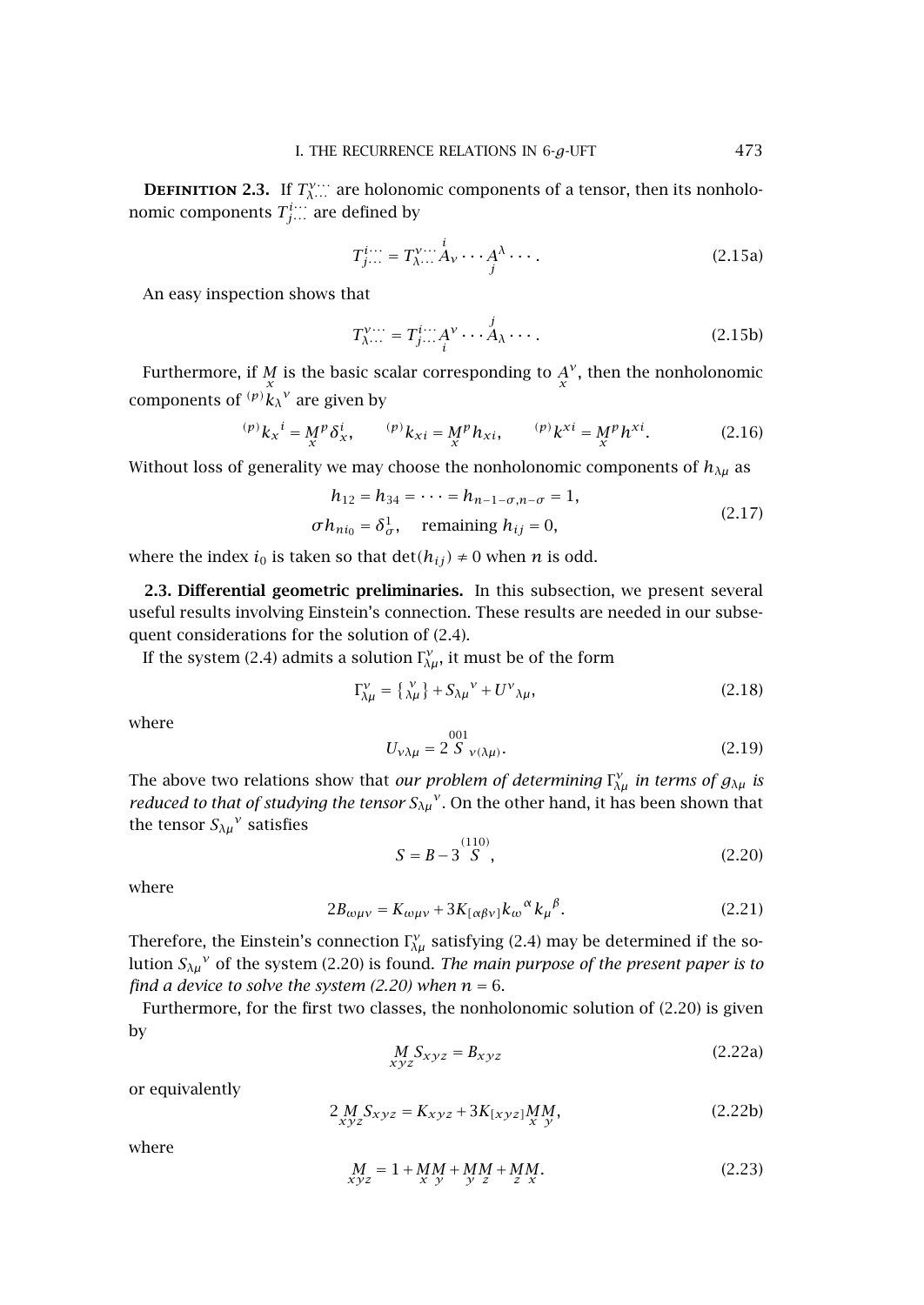<span id="page-5-0"></span>Therefore, in virtue of [\(2.22\)](#page-4-0), we see that *a necessary and sufficient nonholonomic conditions for the system [\(2.4\)](#page-2-0) to have a unique solution in the first two classes is*

$$
\underset{x y z}{M} \neq 0 \quad \text{for all } x, y, z. \tag{2.24}
$$

**3. The recurrence relations of the first kind in** *n***-***g***-UFT.** This section is devoted to the derivation of the recurrence relations of the first kind and two other useful relations which hold in *n*-*g*-UFT. *All considerations in this section are also dealt with for a general*  $n > 1$ .

The recurrence relations of *the first kind* in *n*-*g*-UFT are those which are satisfied by the tensors  $(p)$ <sub>k</sub> $\chi$ <sup>v</sup>. These relations will be proved in the following theorem.

**Theorem 3.1** (The recurrence relations of the first kind in *n*-*g*-UFT)**.** *The tensors (p)Kλ <sup>ν</sup> satisfy the following recurrence relations:*

**For the first class.**

$$
^{(n+p)}k_{\lambda}{}^{\nu} + K_2 {}^{(n+p-2)}k_{\lambda}{}^{\nu} + \dots + K_{n-\sigma-2} {}^{(p+\sigma+2)}k_{\lambda}{}^{\nu} + K_{n-\sigma} {}^{(p+\sigma)}k_{\lambda}{}^{\nu} = 0 \qquad (3.1a)
$$

*which may be condensed to*

$$
\sum_{f=0}^{n-\sigma} K_f^{(n+p-f)} k_{\lambda}^{\nu} = 0, \quad (p = 0, 1, 2, ...).
$$
 (3.1b)

**For the second class with the** *j*th **category.**

$$
^{(2j+p)}k_{\lambda}^{\ \nu} + K_2{}^{(2j+p-2)}k_{\lambda}^{\ \nu} + \cdots + K_{2j}{}^{(p)}k_{\lambda}^{\ \nu} = 0
$$
 (3.2a)

*which may be condensed to*

$$
\sum_{f=0}^{2j} K_f^{(2j+p-f)} k_{\lambda}^{\nu} = 0, \quad (p = 1, 2, ...). \tag{3.2b}
$$

**PROOF OF THE CASE OF THE FIRST CLASS.** Let *M* be a basic scalar. Then, in virtue of [\(2.13\)](#page-3-0), we have

$$
\sum_{f=0}^{n-\sigma} K_f M_{\chi}^{n-f} = 0.
$$
\n(3.3)

Multiplying  $\delta^i_x$  to both sides of (3.3) and making use of [\(2.16\)](#page-4-0), we have

$$
\sum_{f=0}^{n-\sigma} K_f {}^{(n-f)} k_x{}^i = 0
$$
\n(3.4a)

whose holonomic form is

$$
\sum_{f=0}^{n-\sigma} K_f {}^{(n-f)} k_\lambda{}^\alpha = 0.
$$
\n(3.4b)

The relation (3.1) immediately follows by multiplying  $({}^{p})k_{\alpha}{}^{\nu}$  to both sides of (3.4b).

 $\Box$ 

**Proof of the case of the second class with the** *j***th category.** When *gλµ* belongs to the second class with the *j*th category, the characteristic equation [\(2.13\)](#page-3-0) is reduced to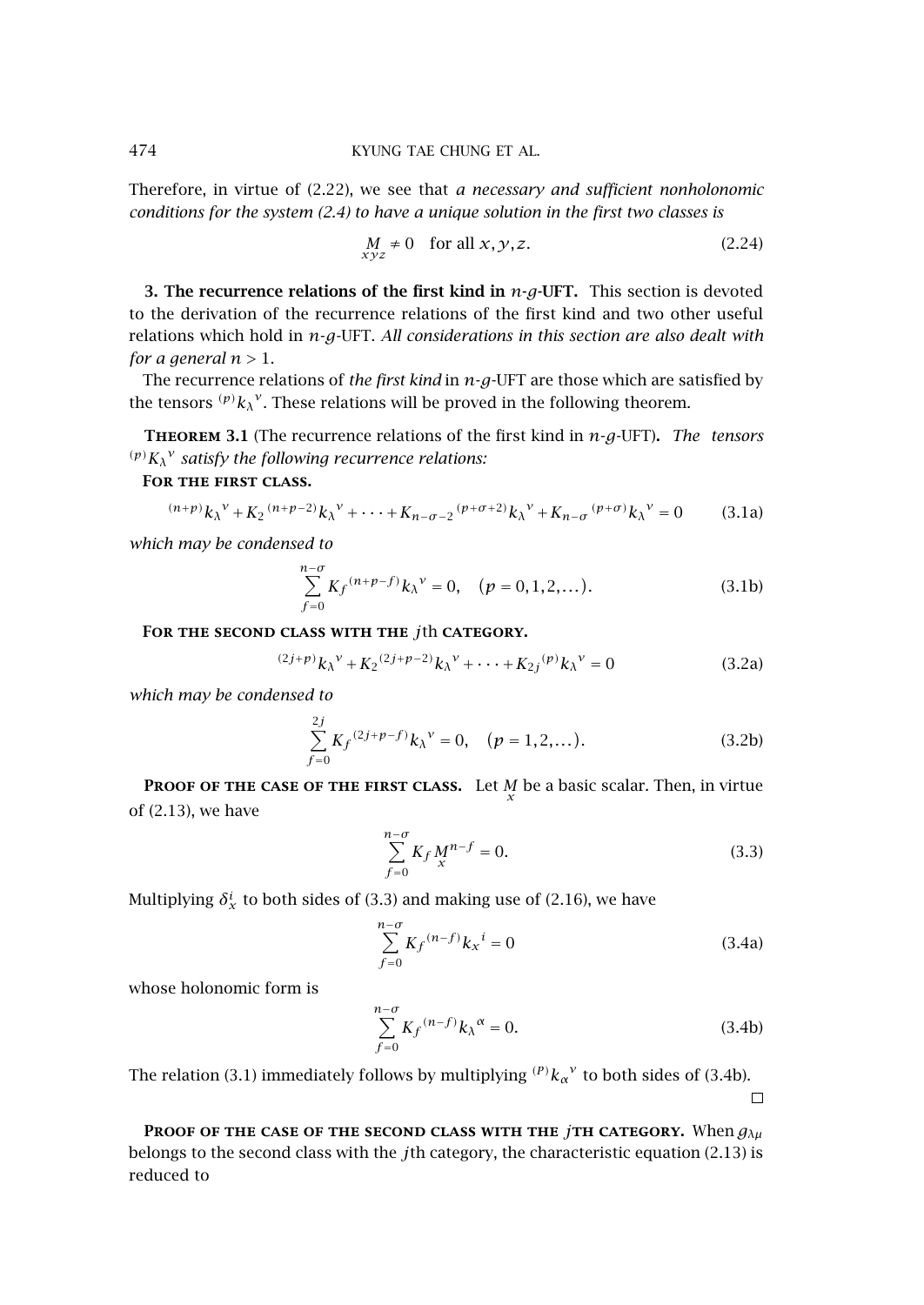I. THE RECURRENCE RELATIONS IN 6-g-UFT 475

$$
\sum_{f=0}^{2j} K_f M^{n-f} = M^{n-2j} \sum_{f=0}^{2j} K_f M^{2j-f} = 0.
$$
 (3.5a)

<span id="page-6-0"></span>Hence, if  $\frac{M}{x}$  is a root of (3.5a), it satisfies

$$
M\nx\nf=0\nf=0 K_f M\nx\n2\nf=0\nf=0 K_f M\nx\nx\nf=0\n(3.5b)
$$

In virtue of [\(2.16\)](#page-4-0), multiplication of  $\delta_x^i$  to both sides of (3.5b) gives

$$
\sum_{f=0}^{2j} K_f^{(2j-f+1)} k_x^{i} = 0.
$$
 (3.6a)

The holonomic form of (3.6a) is

$$
\sum_{f=0}^{2j} K_f^{(2j-f+1)} k_{\lambda}^{\alpha} = 0.
$$
 (3.6b)

Consequently, the relation [\(3.2\)](#page-5-0) follows by multiplying  $(p-1)k_\alpha^{\nu}$  to both sides of (3.6b).  $\Box$ 

**REMARK 3.2.** When  $g_{\lambda\mu}$  belongs to the second class with the first category, the relation [\(3.2\)](#page-5-0) is reduced to

$$
^{(p+2)}k_{\lambda}^{\nu} + K_2^{(p)}k_{\lambda}^{\nu} = 0, \quad (p = 1, 2, ...). \tag{3.7}
$$

In the following two theorems we prove two useful relations.

**Theorem 3.3** ( For the first and second classes)**.** *In the first two classes, a tensor Tωµν , skew-symmetric in the first two indices, satisfies*

$$
\int_{T}^{(pq)r} \omega_{\mu\nu} = \sum_{x,y,z} T_{xyz} M^{(p} M^{q)} M^{r} A_{\omega}^{x} A_{\mu}^{y} A_{\nu}, \tag{3.8a}
$$

$$
r(pq) \atop T_{\nu[\omega\mu]} = \sum_{x,y,z} T_{x[yz]} M^{(p} M^{q)} M^{r} A_{\nu} A_{\omega} A_{\mu}.
$$
 (3.8b)

PROOF. Making use of [\(2.15b\)](#page-4-0) and [\(2.17\)](#page-4-0), the relation (3.8a) may be proved as in the following way:

*(pq)r <sup>T</sup> ωµν* <sup>=</sup> *x,y,z (pq)r T xyz x Aω y Aµ z Aν* = 1 2 *x,y,z Tijk (p)kx i(q)ky <sup>j</sup>* <sup>+</sup>*(q) kx i(p)ky j (r ) kz k x Aω y Aµ z Aν* = 1 2 *x,y,z Txyz Mx pM y <sup>q</sup>* <sup>+</sup>*Mx qM y p Mz r x Aω y Aµ z Aν .* (3.9)

The second relation can be proved similarly.

 $\Box$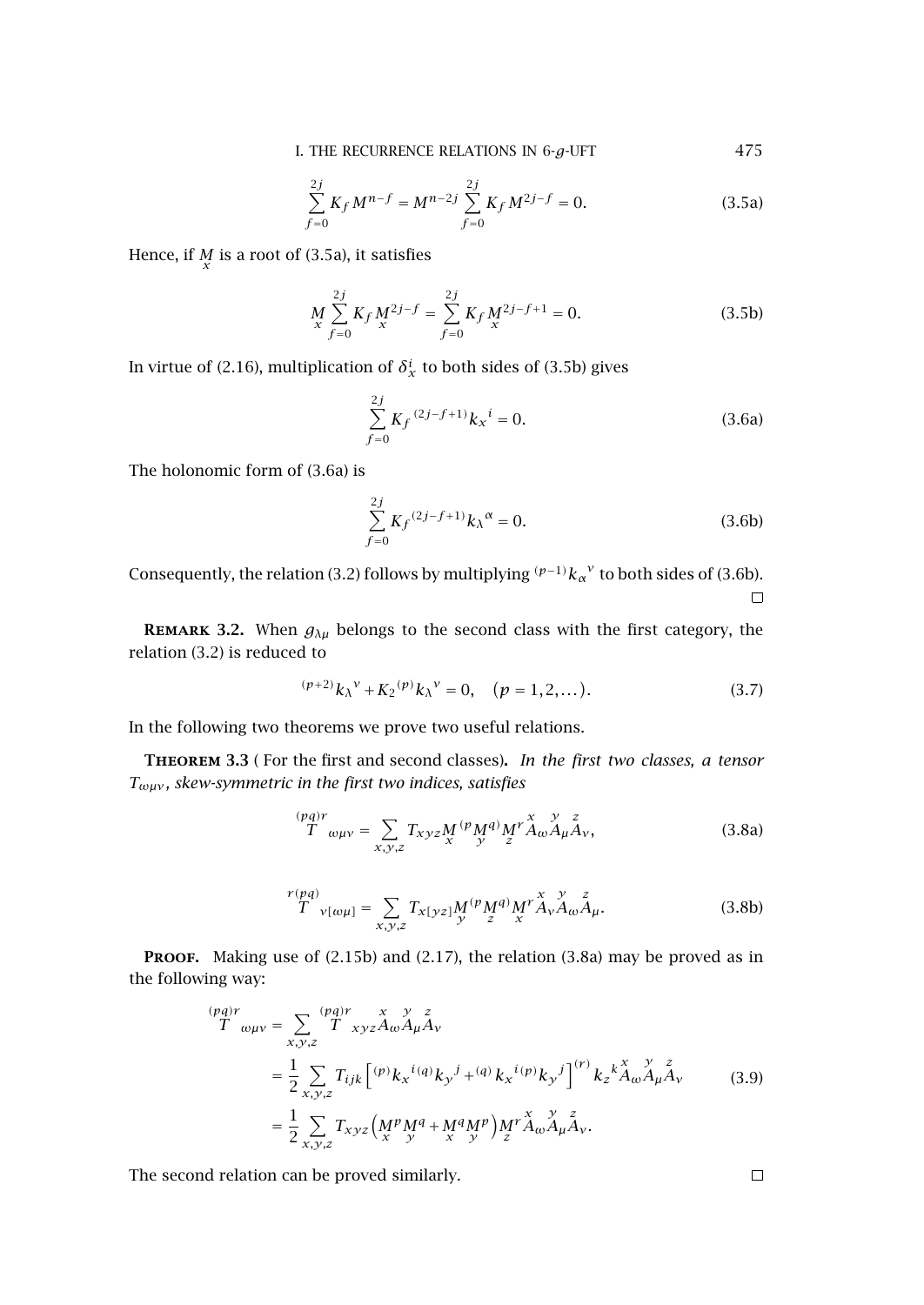**THEOREM** 3.4 (For all cases). *The tensor*  $B_{\omega\mu\nu}$ *, given by [\(2.21\)](#page-4-0), satisfies* 

$$
\begin{array}{lll}\n(pq)r & (pq)r & (p'q')r & (p'q)r' & (pq')r' \\
B & = & S + S + S + S + S'\n\end{array}
$$
\n(3.10)

$$
2\stackrel{(pq)r}{B}_{\omega\mu\nu} = \stackrel{(pq)r}{K}_{\omega\mu\nu} + \stackrel{(p'q')r}{K}_{\omega\mu\nu} + \stackrel{(p'q)r'}{K}_{\nu[\omega\mu]} + \stackrel{(pq')r'}{K}_{\nu[\omega\mu]}, \tag{3.11}
$$

*where*

$$
p' = p + 1, \qquad q' = q + 1, \qquad r' = r + 1. \tag{3.12}
$$

**PROOF.** In virtue of  $(2.9)$  and  $(2.20)$ , the relation  $(3.10)$  may be shown as in the following way:

$$
\begin{split} \n\stackrel{(pq)r}{B} &= \n\stackrel{(pq)r}{B} \omega_{\mu\nu} = \frac{1}{2} B_{\alpha\beta\gamma} \left[ \n\stackrel{(p)}{v} k_{\omega}{}^{\alpha} \, (q) k_{\mu}{}^{\beta} + \n\stackrel{(q)}{v} k_{\omega}{}^{\alpha} \, (P) K_{\mu}{}^{\beta} \right]^{(r)} k_{\nu}{}^{\gamma} \\ \n&= \frac{1}{2} \left[ S_{\alpha\beta\gamma} + S_{\epsilon\eta\gamma} k_{\alpha}{}^{\epsilon} k_{\beta}{}^{\eta} + S_{\epsilon\beta\eta} k_{\alpha}{}^{\epsilon} k_{\gamma}{}^{\eta} + S_{\alpha\epsilon\eta} k_{\beta}{}^{\epsilon} k_{\gamma}{}^{\eta} \right] \\ \n&\times \left[ \n\stackrel{(p)}{v} k_{\omega}{}^{\alpha} \, (q) k_{\mu}{}^{\beta} + \n\stackrel{(q)}{v} k_{\omega}{}^{\alpha} \, (p) k_{\mu}{}^{\beta} \right]^{(r)} k_{\nu}{}^{\gamma} . \n\end{split} \tag{3.13}
$$

After a lengthy calculation, we note that the right-hand side of the above equation is equal to (3.10). The relation (3.11) may be proved similarly.  $\Box$ 

**4. The recurrence relations of the second and third kinds in** 6**-***g***-UFT.** This section is specially concerned with the 6-dimensional case; that is with 6-*g*-UFT. In this section, we first investigate the basic scalars and some relations satisfied by them. In order to obtain a tensorial representation of the 6-dimensional Einstein's connection  $\Gamma_{\lambda\mu}^{\nu}$  in terms of  $g_{\lambda\mu}$ , we need powerful *recurrence relations of the third kind* which are satisfied by an arbitrary tensor  $T_{\omega\lambda\mu}$ , skew-symmetric in the first two indices. Therefore, we finally derive these relations, after introducing *the recurrence relations of the second kind* which are satisfied by the basic scalars. *All considerations in this section are restricted to*  $n = 6$ .

In 6-*g*-UFT there are four cases; that is, the unified field tensor *gλµ* belongs to

- (1) the first class, if  $K_6 \neq 0$ ,
- (2) the second class with the first category, if  $K_2 \neq 0$ ,  $K_4 = K_6 = 0$ ,
- (3) the second class with the second category, if  $K_4 \neq 0$ ,  $K_6 = 0$ ,
- (4) the third class, if  $K_2 = K_4 = K_6 = 0$ .

In this section we investigate the first three cases.

Before we start investigations about the basic scalars, we first note that in 6-*g*-UFT the relation [\(2.8b\)](#page-3-0) is reduced to

$$
g = 1 + K_2 + K_4 + K_6,\tag{4.1}
$$

and formally state in the following theorem the recurrence relations of the first kind when  $n = 6$ , which are direct consequences of  $(3.1)$  and  $(3.2)$ .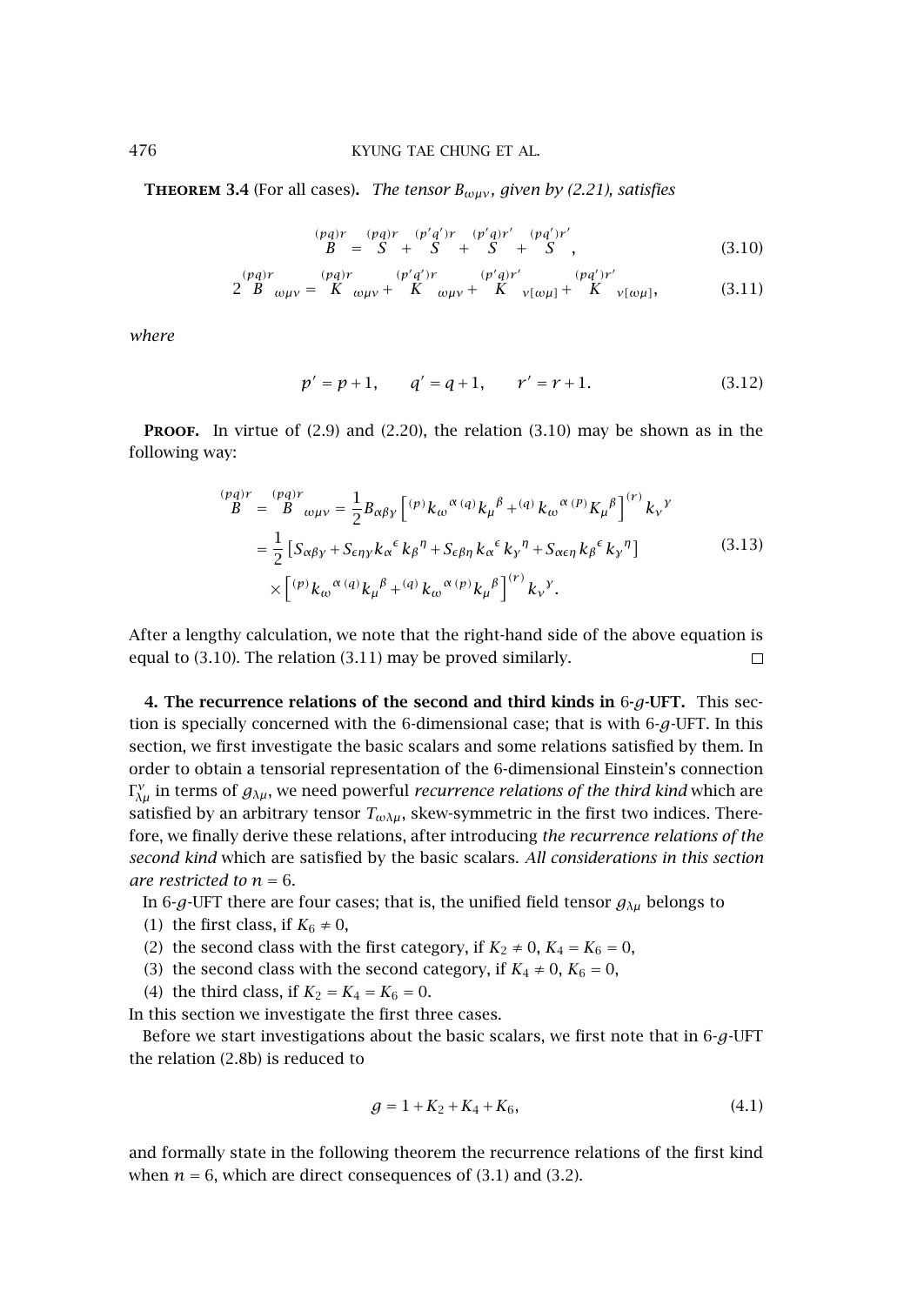<span id="page-8-0"></span>**Theorem 4.1** (The recurrence relations of the first kind in 6-*g*-UFT)**.** *The tensors (p)* $k_{\lambda}$ <sup>*v*</sup> *satisfy the following recurrence relations in 6<i>-g-UFT for*  $p = 0, 1, 2, \ldots$ *:* 

| Class and Category                           | Recurrence relations of the first kind in 6-g-UFT                                                                    |        |
|----------------------------------------------|----------------------------------------------------------------------------------------------------------------------|--------|
| The first class                              | $({p+6})k_{\lambda}^{\nu} = -K_2({p+4})k_{\lambda}^{\nu} - K_4({p+2})k_{\lambda}^{\nu} - K_6({p})k_{\lambda}^{\nu}.$ | (4.2a) |
| The second class with<br>the second category | $({p+4})_{k_{\lambda}}^{\nu} = -K_2({p+2})_{k_{\lambda}}^{\nu} - K_4({p})_{k_{\lambda}}^{\nu}.$                      | (4.2b) |
| The second class with<br>the first category  | $({p+2})k_{\lambda}{}^{\nu} = -K_2{}^{(p)}k_{\lambda}{}^{\nu}.$                                                      | (4.2c) |

# **Theorem 4.2.** *The basic scalars in* 6*-g-UFT are given by*

| Class and Category        | The basic scalars M<br>x                                               |        |
|---------------------------|------------------------------------------------------------------------|--------|
|                           | $M_1 = -M_2 = \sqrt{-\frac{k_2}{3} + \alpha + \beta},$                 |        |
| The first class           | $M_3 = -M_4 = \sqrt{-\frac{K_2}{3} + \omega \alpha + \omega^2 \beta},$ | (4.3a) |
|                           | $M_5 = -M_6 = \sqrt{-\frac{K_2}{3} + \omega^2 \alpha + \omega \beta}.$ |        |
| The second class with the | $M = -M = \sqrt{-L-k},$                                                |        |
| second category           | $M = -M = \sqrt{L-K},$<br>$M_{5} = M_{6} = 0.$                         | (4.3b) |
| The second class with the | $M = -M = \sqrt{-K_2} \neq 0,$                                         |        |
| first category            | $M = M = M = M = 0.$                                                   | (4.3c) |
|                           |                                                                        |        |

*where*

$$
\omega = \frac{-1 + \sqrt{3}i}{2},\tag{4.4a}
$$

$$
\alpha = \left[ -\frac{\phi}{2} + \sqrt{\left(\frac{\phi}{2}\right)^2 + \left(\frac{\theta}{3}\right)^3} \right]^{1/3},\tag{4.4b}
$$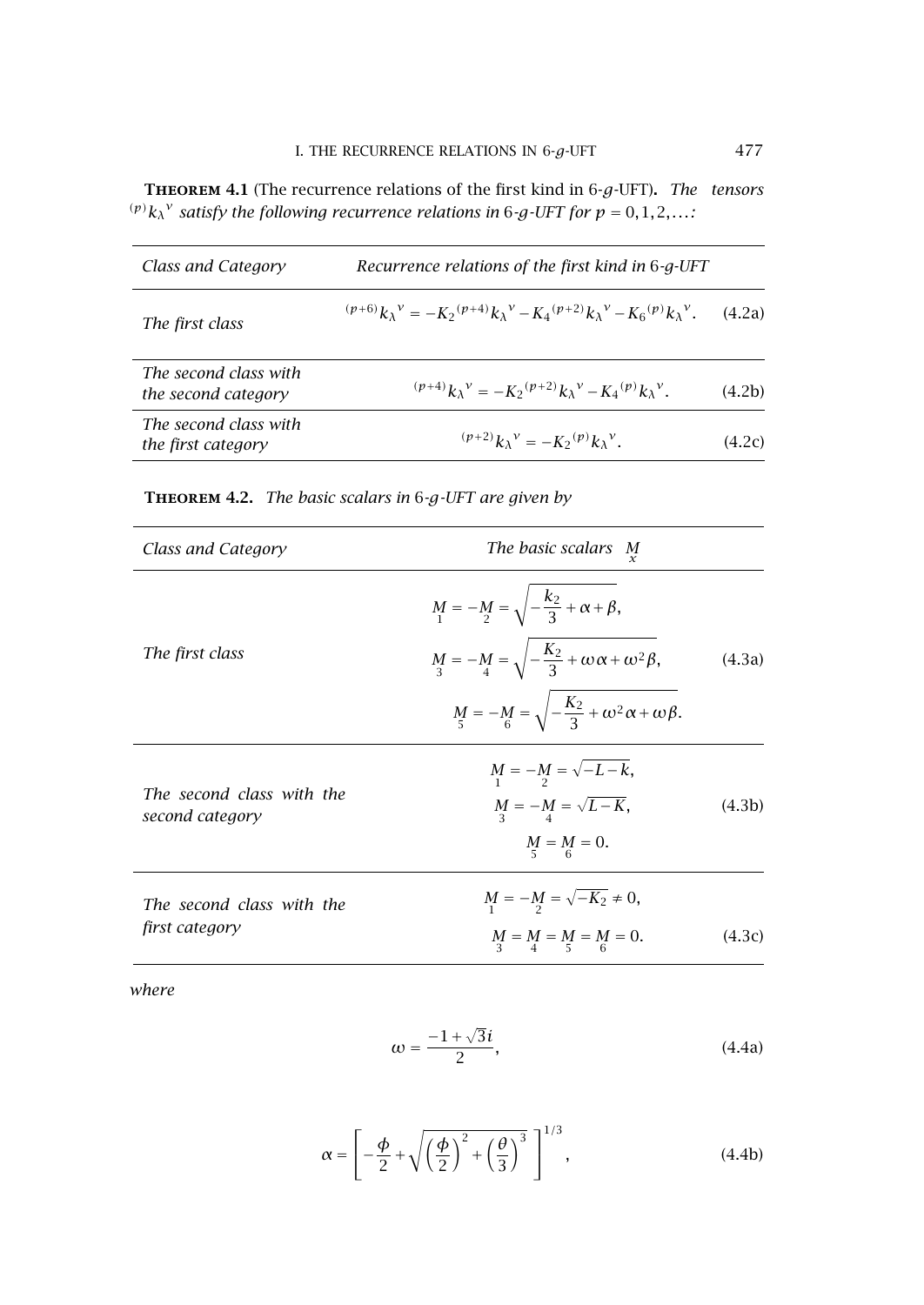<span id="page-9-0"></span>478 KYUNG TAE CHUNG ET AL.

$$
\beta = \left[ -\frac{\phi}{2} - \sqrt{\left(\frac{\phi}{2}\right)^2 + \left(\frac{\theta}{3}\right)^3} \right]^{1/3},
$$
  
\n
$$
\theta = K_4 - \frac{(K_2)^2}{3},
$$
  
\n
$$
\phi = K_6 - \frac{K_2 K_4}{3} + \frac{2}{27} (K_2)^3,
$$
\n(4.4c)

$$
L = \sqrt{\left(\frac{K_2}{2}\right)^2 - K_4}, \qquad K = \frac{K_2}{2}.
$$
 (4.4d)

**PROOF.** Since the characteristic equation [\(2.13\)](#page-3-0) for the first class in  $6-g$ -UFT is reduced to

$$
(M2)3 + K2(M2)2 + K4M2 + K6 = 0
$$
 (4.5)

equation (4.3a) follows by the method of Cardano, using the notations given by [\(4.4a\)](#page-8-0). In this case we note that all basic scalars are not zero in virtue of (4.6d). The other cases may be shown similarly.  $\Box$ 

**THEOREM 4.3.** *The basic scalars*  $M$  *in* 6*-g-UFT satisfy the following relations:* 

| Classes and Category                                        | Relations between the basic scalars          |        |
|-------------------------------------------------------------|----------------------------------------------|--------|
|                                                             | $M + M = M + M = M + M = 0,$                 | (4.6a) |
| The first class                                             | $M^2 + M^2 + M^2 = -K_2,$                    | (4.6b) |
|                                                             | $M^2 M^2 + M^2 M^2 + M^2 M^2 = K_4,$         | (4.6c) |
|                                                             | $M^2 M^2 N^2 = -K_6.$                        | (4.6d) |
| The second class with the<br>second category                | $M + M = M + M = M + M = 0,$                 | (4.7a) |
|                                                             | $MM_{a c} = MM = 0, \quad M^2 + M^2 = -K_2,$ | (4.7b) |
|                                                             | $M^2 M^2 = K_4$ , $M^2 M^2 = M^2 M^2 = 0$ .  | (4.7c) |
| The second class with the<br>first category $(x, y = b, c)$ | $M + M = M + M = 0,$                         | (4.8a) |
|                                                             | $MM = K_2$ , $MM = MM = MM = 0$ .            | (4.8b) |

*Here, the indices*  $a, b, c$  *are assumed to take values as*  $a = 1, 2$ *;*  $b = 3, 4$ *;*  $c = 5, 6$ *.*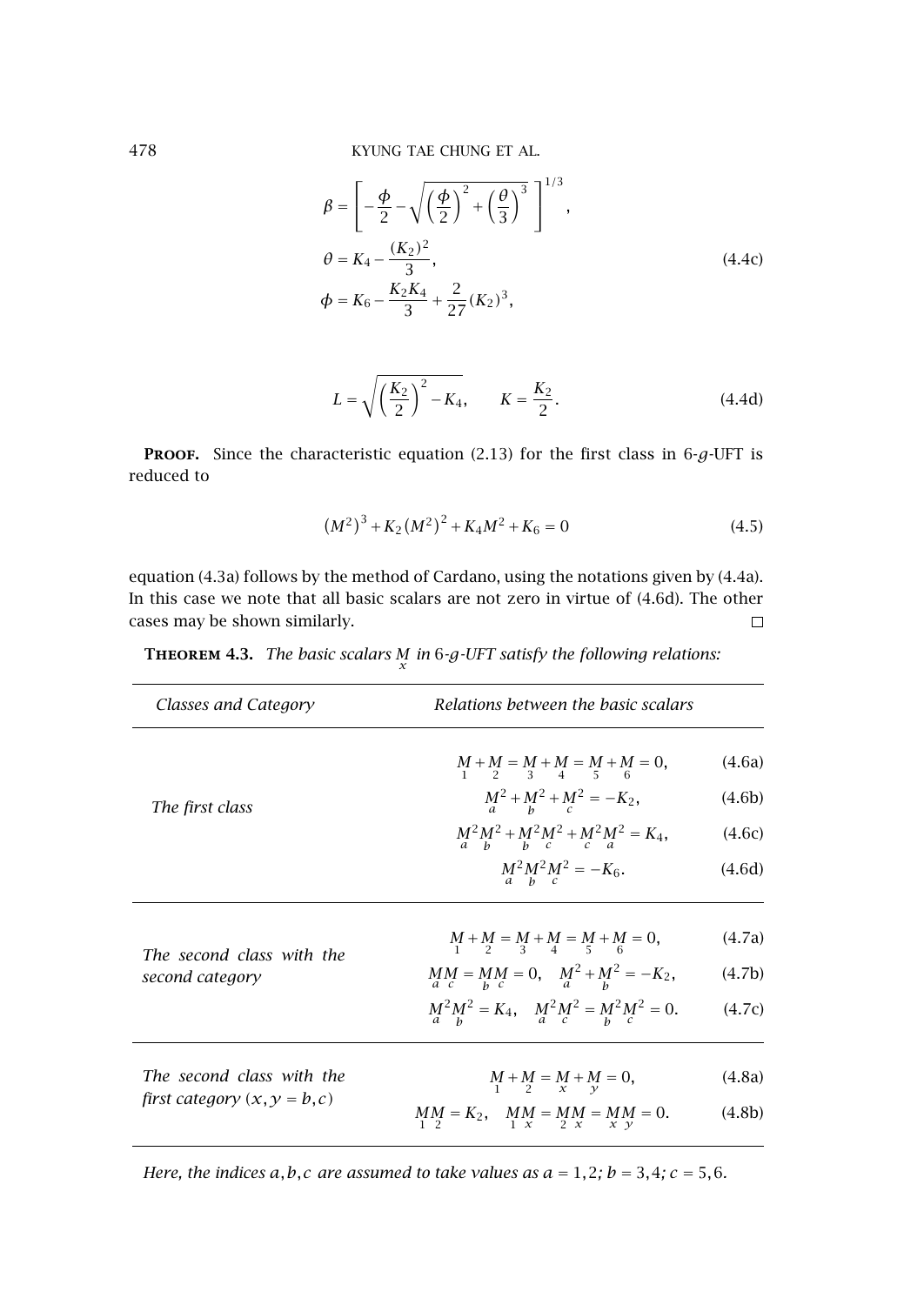<span id="page-10-0"></span>**PROOF.** The relations [\(4.6\)](#page-9-0), [\(4.7\)](#page-9-0), and [\(4.8\)](#page-9-0) follow from [\(4.3\)](#page-8-0), [\(4.3b\)](#page-8-0), and [\(4.3c\)](#page-8-0), respectively. In the proof of [\(4.6\)](#page-9-0), use of the following relations are made

$$
\omega^2 = -1 - \omega, \qquad \omega^3 = 1,\tag{4.9}
$$

$$
\alpha \beta = -\frac{1}{3} K_4 + \frac{1}{9} (K_2)^2, \tag{4.10}
$$

$$
\alpha^3 + \beta^3 = -K_6 + \frac{K_2 K_4}{3} - \frac{2}{27} (K_2)^3.
$$
 (4.11)

 $\Box$ 

Using the relations given in [Theorem 4.3,](#page-9-0) we may prove the recurrence relations of the second kind in the following theorem.

**Theorem 4.4** (The recurrence relations of the second kind in 6-*g*-UFT)**.** *In* 6*-g-UFT the basic scalars Mx satisfy the following recurrence relations which hold for all values of x* and *y* when  $\ddot{x} \neq \gamma$ :

## **For the first class.**

$$
M_{x}^{(5)}M_{y}^{(0)} = -\underset{x}{\underset{y}{M}}^{(4)}M_{y}^{(1)} - \underset{x}{\underset{y}{M}}^{(3)}M_{y}^{(2)} - K_{2}\underset{x}{\underset{y}{M}}^{(3)}M_{y}^{(0)} - K_{2}\underset{x}{\underset{y}{M}}^{(2)}M_{y}^{(1)} - K_{4}\underset{x}{\underset{y}{M}}^{(1)}M_{y}^{(0)}, \qquad (4.12a)
$$

$$
2M_{x}^{(5)}y^{(1)} = -M_{x}^{3}y^{3} - 2K_{2}M_{x}^{(3)}y^{(1)} - K_{4}MM_{x}y,
$$
\n(4.12b)

$$
M^{(5)}_{x}M^{(2)}_{y} = -M^{(4)}_{x}M^{(3)}_{y} - K_{2}M^{(3)}_{x}M^{(2)}_{y} + K_{6}M^{(1)}_{x}M^{(0)},
$$
\n(4.12c)

$$
2M^{(5)}_{x}M^{3)}_{y} = -M^{4}M^{4} - K_{2}M^{3}M^{3} + K_{4}M^{2}M^{2} + 2K_{6}M^{(2}M^{0)} + K_{6}MM_{x},
$$
\n(4.12d)

$$
M_x^{(5)}M_y^{(4)} = K_4M_x^{(3)}M_y^{(2)} + K_6M_x^{(3)}M_y^{(0)} + K_6M_x^{(2)}M_y^{(1)},
$$
(4.12e)

$$
M_{x}^{5}M_{y}^{5} = K_{2}M_{x}^{4}M_{y}^{4} + 2K_{4}M_{x}^{(4}M_{y}^{2)} + 2K_{6}M_{x}^{(4}M_{y}^{0)}
$$
\n(4.12f)

$$
+ K_4 M^3 \nx y^3 + 2 K_6 M^3 \ny y^{1)} + K_6 M^2 M^2.
$$

**For the second class of the second category.**

$$
M_x^{(3)}M_y^{(0)} = -M_x^{(2)}M_y^{(1)} - K_2M_y^{(1)}M_y^{(0)},
$$
\n(4.13a)

$$
2M_{x}^{(3}M_{y}^{(1)} = -M_{x}^{2}M_{y}^{2} + K_{4}M_{y}^{0}M_{y}^{0} - K_{2}M_{x}^{M}M_{y},
$$
\n(4.13b)

$$
M^{(3)}_{x}M^{(2)}_{y} = K_{4}M^{(1)}_{x}M^{(0)},
$$
\n(4.13c)

$$
M^3 \, M^3 = K_2 M^2 \, M^2 + 2K_4 M^2 \, M^0 + K_4 M^0 \, M^0
$$
\n(4.13d)

**For the second class of the first category.**

$$
MM = K_2. \t\t(4.14)
$$

**PROOF OF THE RELATIONS IN (4.12).** The values of index  $x$  belong to anyone of the following three groups:

$$
x = a = 1, 2;
$$
  $x = b = 3, 4;$   $x = c = 5, 6.$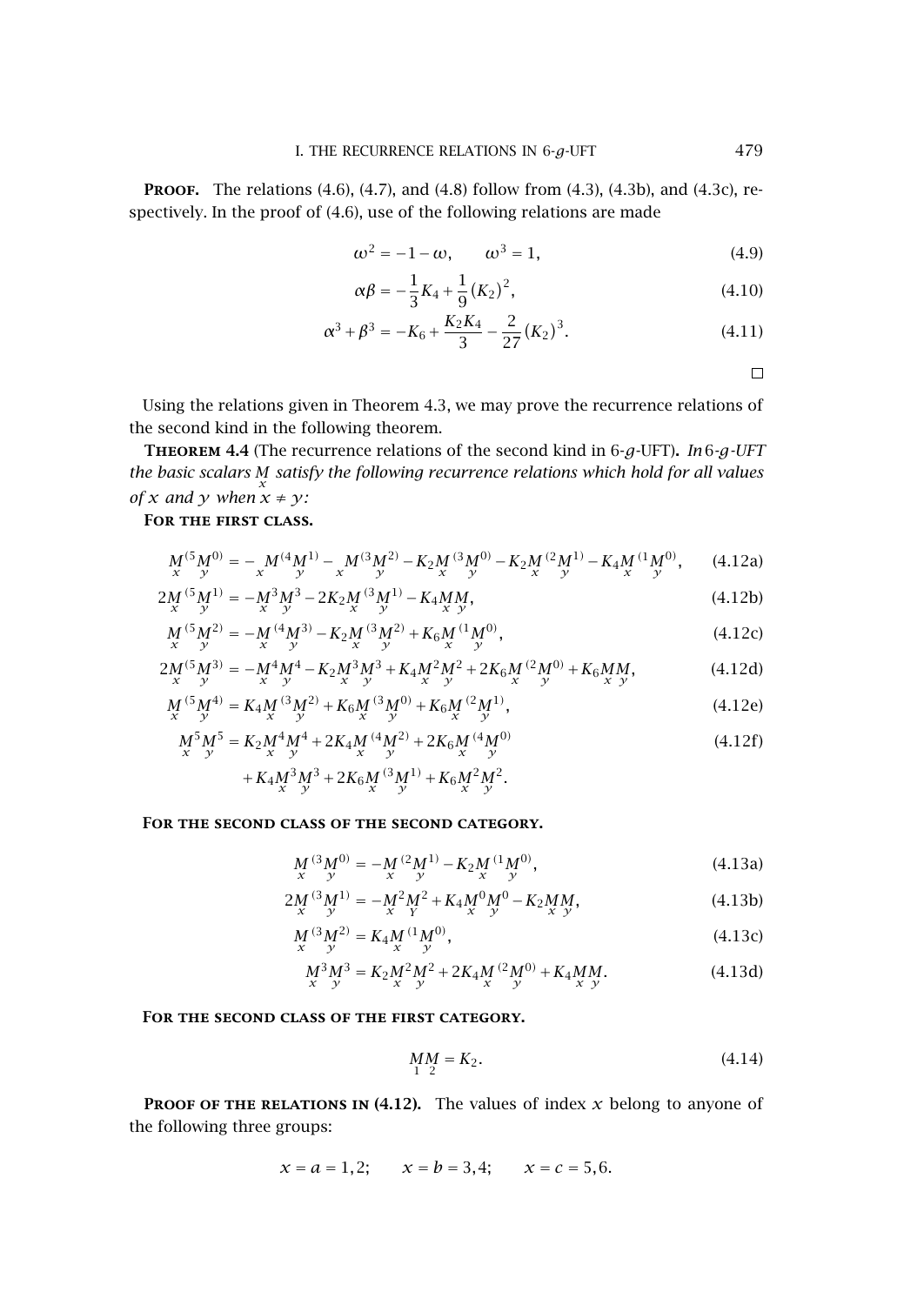## 480 KYUNG TAE CHUNG ET AL.

For the values of two different indices *x* and *y*, we have two cases. The first case is that *x* and *y* belong to the same group. The second case is that each of *x* and *y* belongs to two different groups. In the first case, it may be easily shown that the relations in  $(4.12)$  are identities  $0 = 0$ , because in the proof given below each of A, B, C, D, E, and F contains the factor  $\frac{M}{x} + \frac{M}{y} = 0$ . Therefore, in the proof of the relations [\(4.12\)](#page-10-0) it suffices to show the validity of the relations for the second case only. Now let  $x, y$ , and  $z$  be indices each of which belongs to mutually different groups.

In order to prove [\(4.12a\)](#page-10-0), consider

$$
A = \left(\frac{M}{x} + \frac{M}{y}\right)\left(\frac{M^2}{x} + \frac{M^2}{y} + \frac{M^2}{y} + \frac{M^2}{z} + \frac{M^2}{x}\right).
$$

In virtue of (4.6c), we have

$$
A = 2K_4 M^{(1} M^{(0)}_{y}.
$$
 (4.15a)

On the other hand, the relation [\(4.6b\)](#page-9-0) gives

$$
A = 2M^{(1}M^{0}) \left[ M^{2}M^{2} + M^{2} \left( -K_{2} - M^{2} - M^{2} \right) + M^{2} \left( -K_{2} - M^{2} - M^{2} \right) \right]
$$
  
\n
$$
= 2M^{(1}M^{0}) \left[ -2K_{2}M^{(2}M^{0)} - 2M^{(4}M^{0)} - M^{2}M^{2} \right]
$$
  
\n
$$
= -2K_{2}M^{(3}M^{0)} - 2K_{2}M^{(2}M^{1)} - 2M^{(5}M^{0)} - 2M^{(4}M^{1}) - 2M^{(3}M^{2}).
$$
  
\n
$$
= -2K_{2}M^{(3}M^{0)} - 2K_{2}M^{(2}M^{1)} - 2M^{(5}M^{0)} - 2M^{(4}M^{1}) - 2M^{(3}M^{2}).
$$
  
\n(4.15b)

Consequently, the relation [\(4.12a\)](#page-10-0) follows from (4.15a) and (4.15b).

The remaining relations in [\(4.12\)](#page-10-0) may be proved similarly by considering

$$
B = (M + M) M^{(5} M^{0}),
$$
 for the proof of (4.12b),  
\n
$$
C = M^{2} M^{2} (M + M) (M^{2} + M^{2} + M^{2}),
$$
 for the proof of (4.12c),  
\n
$$
D = (M + M) M^{(5} M^{2}),
$$
 for the proof of (4.12d),  
\n
$$
E = M M (M + M) M^{2} M^{2} M^{2},
$$
 for the proof of (4.12e),  
\n
$$
F = M M (M + M) M^{(5} M^{2}),
$$
 for the proof of (4.12e),  
\n
$$
F = M M (M + M) M^{(5} M^{2}),
$$
 for the proof of (4.12f).

**Proof of the relations in [\(4.13\)](#page-10-0) and [\(4.14\)](#page-10-0).** These relations may be obtained from [\(4.12\)](#page-10-0) by substituting the corresponding conditions of each case .  $\Box$ 

Now, we are ready to prove the recurrence relations of the third kind in the following theorem. These relations are very important for the solution of [\(2.4\)](#page-2-0) or [\(2.20\)](#page-4-0) in 6-*g*-UFT. We use these relations in our subsequent paper to establish a linear system equivalent to [\(2.4\)](#page-2-0) and to find a precise and surveyable tensorial representation of 6-dimensional Einstein's connection in terms of the unified field tensor *gλµ*.

**Theorem 4.5**(The recurrence relations of the third kind in 6-*g*-UFT)**.** *If T is a skewsymmetric tensor in the first two indices, the following recurrence relations hold in* 6*-g-UFT:*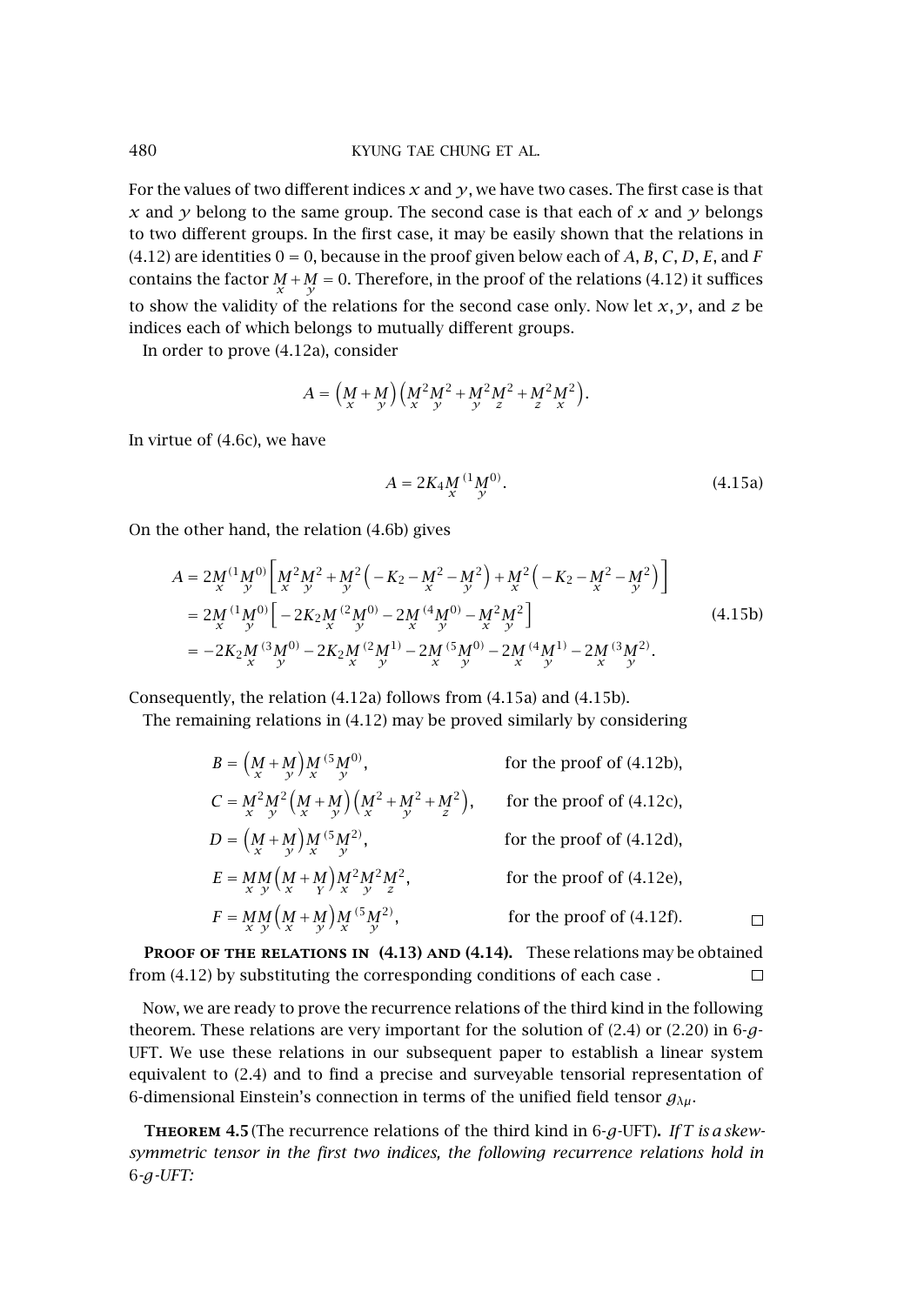## <span id="page-12-0"></span>**For the first class .**

$$
\frac{(50)r}{T} = -\frac{(41)r}{T} - \frac{(32)r}{T} - K_2 \frac{(30)r}{T} - K_2 \frac{(21)r}{T} - K_4 \frac{(10)r}{T},
$$
\n(4.16a)

$$
2\stackrel{(51)r}{T} = -\stackrel{33r}{T} - 2K_2\stackrel{(31)r}{T} - K_4\stackrel{11r}{T},\tag{4.16b}
$$

$$
\frac{(52)r}{T} = -\frac{(43)r}{T} - K_2 \frac{(32)r}{T} + K_6 \frac{(10)r}{T}
$$
\n(4.16c)

$$
2\stackrel{(53)}{T} = -\stackrel{44r}{T} - K_2\stackrel{33r}{T} + K_4\stackrel{(27)}{T} - 2K_6\stackrel{(20)r}{T} + K_6\stackrel{(11r}{T},\tag{4.16d}
$$

$$
\frac{(54)r}{T} = K_4 \frac{(32)r}{T} + K_6 \frac{(30)r}{T} + K_6 \frac{(21)r}{T},
$$
\n(4.16e)

$$
\mathop{T}\limits^{55r} = K_2 \mathop{T}\limits^{44r} + 2K_4 \mathop{T}\limits^{(42)r} + 2K_6 \mathop{T}\limits^{(40)r} + K_4 \mathop{T}\limits^{33r} + 2K_6 \mathop{T}\limits^{(31)r} + K_4 \mathop{T}\limits^{22r} . \tag{4.16f}
$$

## **For the second class with the second category.**

$$
\frac{(30)r}{T} = -\frac{(21)r}{T} - K_2 \frac{(10)r}{T},\tag{4.17a}
$$

$$
2\frac{(31)r}{T} = -\frac{22r}{T} - K_2\frac{11r}{T} + K_4\frac{00r}{T},
$$
\n(4.17b)

$$
\frac{(32)r}{T} = K_4 \frac{(10)r}{T},\tag{4.17c}
$$

$$
\frac{33r}{T} = K_2 \frac{22r}{T} + 2K_4 \frac{(20)r}{T} + K_4 \frac{11r}{T}.
$$
 (4.17d)

#### **For the second class with the first category.**

$$
\frac{11r}{T} = K_2 \frac{00r}{T}.
$$
\n(4.18)

**PROOF.** We first note that the terms in the right-hand side of [\(3.8a\)](#page-6-0) vanish identically when  $x = y$ . Therefore, whenever we use [\(3.8a\)](#page-6-0), it suffices to consider the terms corresponding to the cases  $x \neq y$  only. The proof of the above relations follow from [\(3.8a\)](#page-6-0), using [\(4.12\)](#page-10-0) for the proof of (4.16), [\(4.13\)](#page-10-0) for the proof of (4.17), and [\(4.14\)](#page-10-0) for the proof of (4.18), respectively. For example, the relation (4.16b) may be proved in the following way:

$$
2 \overline{T} = 2 \overline{T} \omega_{\mu\nu} = \sum_{x,y,z} 2T_{xyz} M^{(5} M^{1)} M^{r} A_{\omega} A_{\mu} A_{\nu}
$$
  
\n
$$
= \sum_{x,y,z} T_{xyz} \Big[ -2K_{2} M^{(3} M^{1)} - M^{3} M^{3} - K_{4} M M \Big] M^{r} A_{\omega} A_{\mu} A_{\nu}
$$
  
\n
$$
= -2K_{2} \overline{T} \omega_{\mu\nu} - T \omega_{\mu\nu} - K_{4} T \omega_{\mu\nu}
$$
  
\n
$$
= -2K_{2} \overline{T} - T - K_{4} \overline{T}.
$$

**Acknowledgement.** Partially supported by the Basic Science Research Institute Program, Ministry of Education, Republic of Korea, 1997, BSRI-97-1442.

#### **References**

[1] K. T. Chung, *Einstein's connection in terms of* <sup>∗</sup>*gλµ*, Nuovo Cimento (10) **27** (1963), 1297– 1324. [MR 27#1280.](http://www.ams.org/mathscinet-getitem?mr=27:1280) [Zbl 115.43605.](http://www.emis.de/cgi-bin/MATH-item?115.43605)